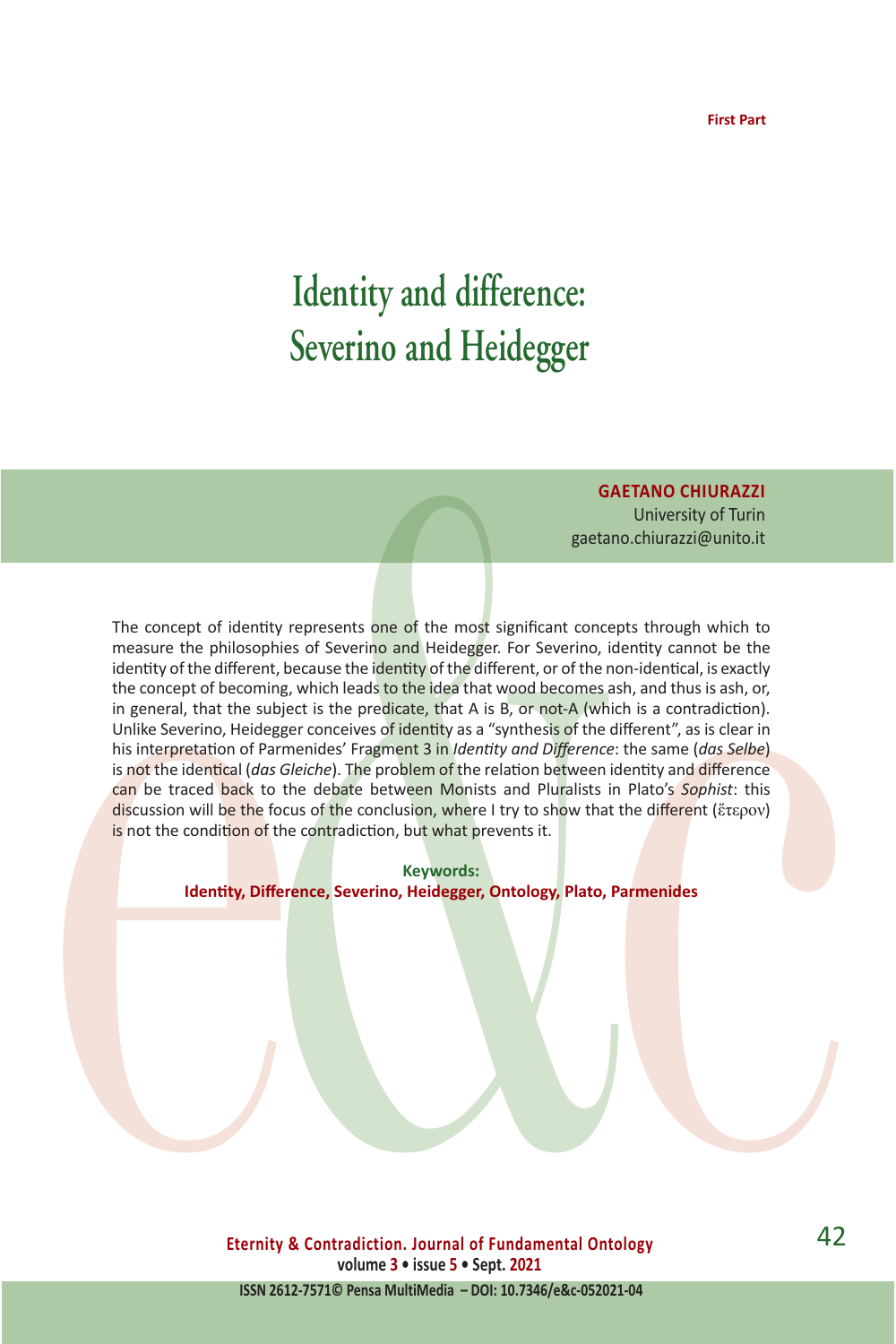### **1.**

The great theme of Severino's philosophy is identity: in relation to this concept, and indeed as a consequence of the way Severino *understands* it, all other issues in his work find their orbit – most notably, and *above all*, the issue of becoming. For Heidegger, in contrast, being is difference: the ontological difference means the original and transcendent condition of being; difference is indeed the very reason for this transcendentality, i.e. the fact that being is *not* the entity. In what follows my focus will therefore be trained on these two statements – being as identity and being as difference – by taking into consideration the two most significant texts on this theme by these two authors: Severino's *Tautótēs*, published in 1995, and Heidegger's *Identity and Difference*, published in 1957.

## **2.**

To *think* identity, for Severino, is properly to place oneself on a plane where there is no thought, but only being. This is clearly a Parmenidean theme, that of the αυτό in the Fragment 3: τò γὰρ αὐτὸ νοεῖν ἐστίν τε καί εἷναι. More radically than Parmenides, who by this αυτό means the identity of being and thought, Severino places the question on an exclusively ontological plane. In fact, in so far as identity concerns a fact of thought, a νοῆμα (Severino, 1995, p. 120), it is not possible to escape diversity, so that identity is inevitably compromised: between thought and being there is diversity, therefore on the plane of being alone one must trace what identity properly means.

Identity, in short, is constitutive of the concept of being, the true ontological *prius*, and this is not a logical fact. Being is identity, and identity is being. Therefore, identity cannot be in any way conceived as the identity

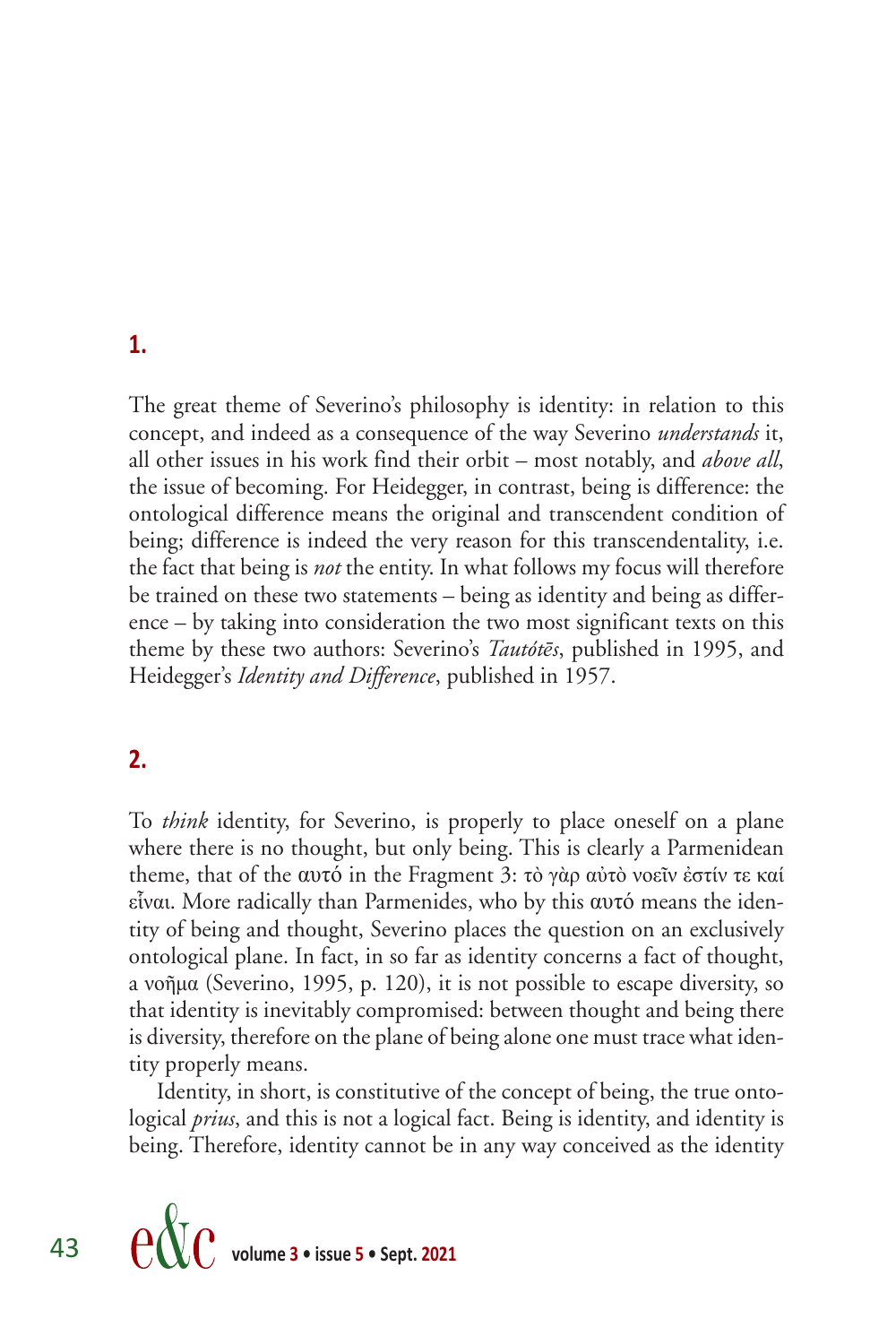of the different, because the identity of the different, or of the non-identical, is the concept of becoming and therefore a contradiction, the impossible. Becoming is the relation between the subject and the predicate: "To think that wood becomes ashes is to think that this becoming produces a relation between wood and ashes, and not a generic relation, but a relation between subject and predicate" (Severino, 1995, p. 128). After all, as paradoxical as it may seem, it is on the level of language that becoming is produced, and not on the ontological level. Language, in fact, isolates the subject and the predicate, and as a consequence of this isolation their relationship is understood as a passage from one to the other, and therefore as the passage from what the one (the subject) is to what it is not (the predicate), or as a passage from being to non-being. Western thought remains entangled in this contradiction, which is the contradiction of becoming. In fact,

to set and *at the same time* not to set the relation between the something that becomes and its other (not to isolate and at the same time to isolate the something from its other) is a contradiction: the *contradiction* through which the thought that affirms becoming fails to see that becoming is the identification of the non-identical and thus the affirmation of the existence of becoming is the *contradiction* that poses, as existence, the absolute non-existence of becoming (Severino, 1995, p. 23).

The contradiction that is produced in this way is precisely a contra-diction, something that happens at the level of saying. Becoming is produced at the level of language, because it is at the level of saying that difference is produced. This – the difference – cannot be, as Heidegger would claim, an *ontological* difference, but it is always and only a logical, linguistic difference.

Metaphysics has tried to propose various solutions to this contradiction, the most important of which are considered in *Tautόtēs*; none of them, however, gets to the root of the problem, which is basically the question of the very way in which identity presents itself. These solutions are the Aristotelian one, with the concept of substance; the Hegelian one, with the concept of the speculative; and, we might say, the Kantian one, with the concept of synthesis.

Aristotle's solution to avoid the identification of opposites consists in presupposing something permanent, a substratum, at the basis of becoming (Severino, 1995, p. 16). In this way, however, we do nothing but shift

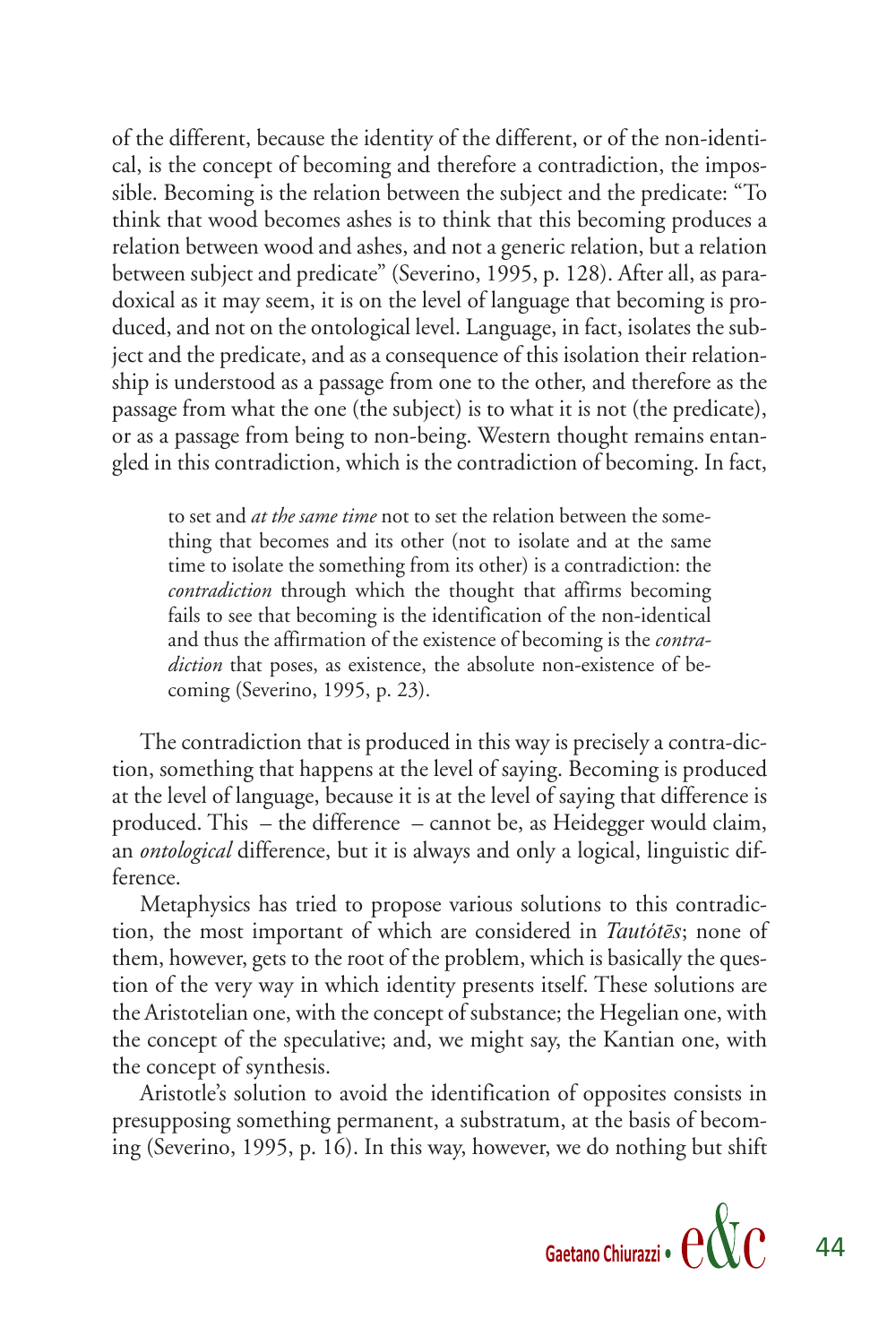the problem, since the transition from one term to another is understood as a passage from one determination of the substratum to another: the sky remains, while its being clear or cloudy expresses the transition from the identical to the different. This passage involves the annihilation of the relation between the substratum and a certain predicate, a certain form (being serene and being cloudy): the relation between the sky and its determinations is subject to change, and thus to annulment, in the passage from one to another determination, from being serene to being cloudy. The annulment of this relation – in the sense that, only by annulling itself, it allows the passage from one determination to another – results in the introduction of a diversity among the forms of the substratum. For Severino, even science adheres to this solution, since for science everything is transformed and, in the permanence of energy, everything takes on different energy forms: "the sky, which in the cloudiness of the sky is the permanent, corresponds to the amount of energy that, in the combustion of wood, is kept constant, transforming itself into a certain set of new forms of energy" (Severino 1995: 18). Even science, therefore, assumes this contradiction, implicit in the becoming of the world, as its own horizon of thought.

Contrary to the Aristotelian solution, which consists in moving becoming to the level of the determinations of the substance, the Hegelian solution makes becoming the very place of their dis-solution: Hegel in fact "not only does not affirm [the] inexistence [of becoming], that is the inexistence of becoming other, but rather affirms that becoming other, concretely thought, is the *overcoming* of the contradiction that is produced when becoming other is abstractly understood" (Severino, 1995, p. 29). There is undoubtedly merit in Hegel's speculative solution: it shows that becoming is what takes away the isolation of terms – proper to the intellectualistic perspective of the finite –, and that the finite cannot but remove itself, because of its intrinsic self-contradiction. In short, there is becoming because there is isolation, and since there is contradiction as long as there is solation, becoming, as sublating of isolation, can only be the sublating of contradiction. "In the Hegelian dialectic," Severino in fact writes, "the contradiction is not produced because something becomes other than itself, *but because something* (a finite, a finite 'determination') is *isolated*, so that the finite determination, that is, 'such a limited abstraction, is valid for the intellect as something that is and subsists for itself' (*Encyclopedia*, §80), namely, because something is separated from its own other" (Severino, 1995:, p. 32). As sublating of isolation, becoming other is therefore no longer a contradiction. However, the fact remains that even

45 
$$
\text{e}\&\text{c}
$$
 volume 3 • issue 5 • Sept. 2021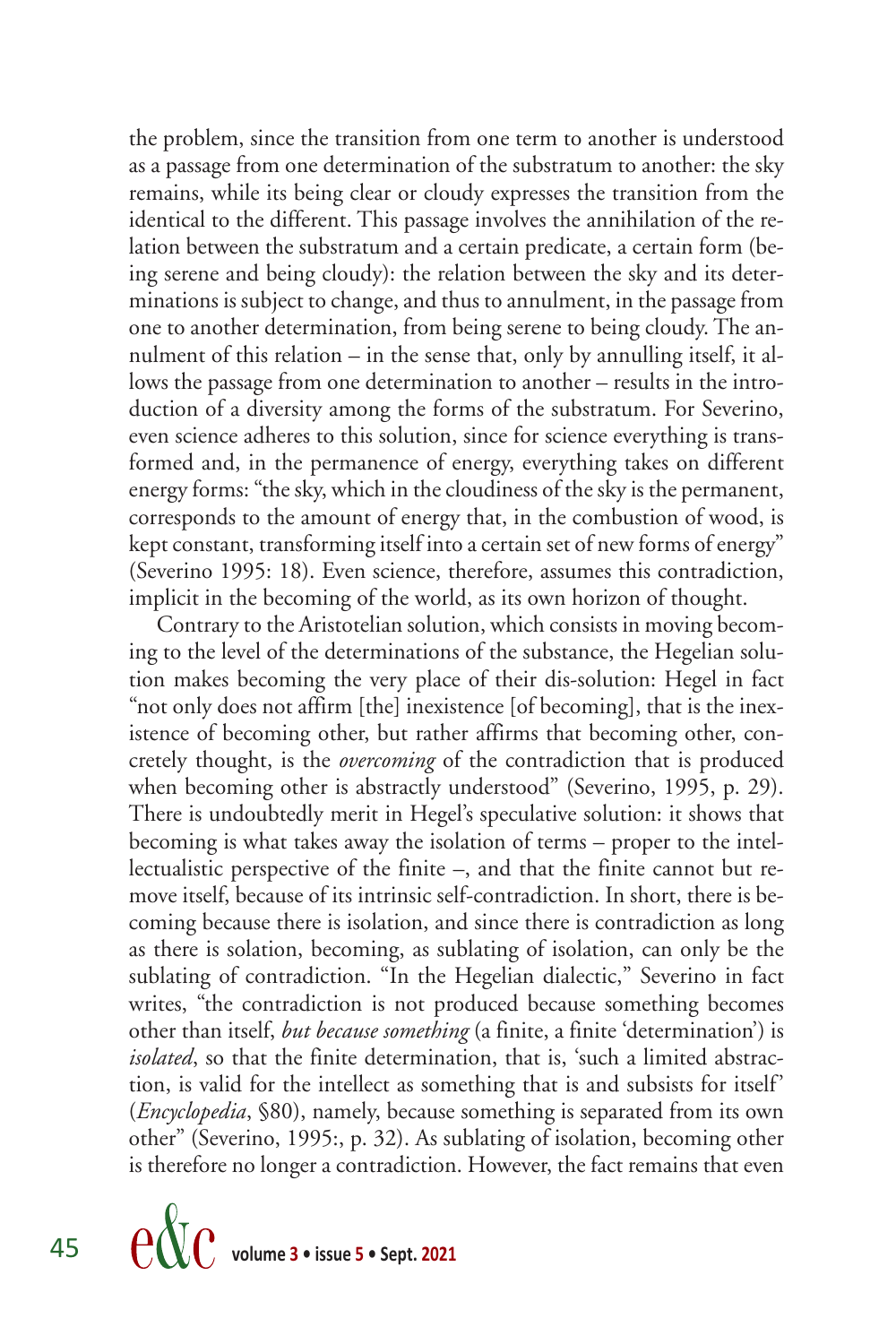here there is a passage, that is, an annulment, the annulment of the finite, which allows us to inscribe Hegel within the thought of nihilism. The finite, in fact, is nothing: it is nothing originally, constitutively, and its original nothingness is no more than its being potentially its own self-annulment, its being in power infinite, non-finite. Whereas in Aristotle becoming was thought as a passage from a finite determination to another finite determination, from a predicate to another, from A to B, that is from A to non-A, in Hegel becoming is thought as a passage from a finite determination to the infinite, and therefore, again, from A to non-A. The speculative result of dialectics, which is not "the empty and abstract nothing", but something positive, the rational positive, is affirmed, however, at the price of an annihilation, the annihilation of the finite. The determinate negation, namely, is negation of the determination, of its finite dimension: all categories, passing through dialectical becoming, cancel their one-sidedness; this becoming, binding them in the absolute system of their totality, cancels their isolation, and therefore condemns them to annihilation. This is the conclusion that Severino draws from his analysis of the dialectical method:

Hegel's decisive thought is that where there is contradiction there is *no* becoming other – becoming other is not able to constitute itself – while where becoming is truly and concretely constituted, there the contradiction is *sublated*. Becoming other, in fact, is truly and concretely realized where the relationship between something and the other is constituted and manages to maintain itself. True becoming other, the positive result of dialectics, the relation and the sublation of contradiction are the same (Severino, 1995, p. 39).

#### **3.**

What is at stake in this speculative movement is the way of conceiving identity: that is, it is the fact that becoming is conceived – both in Aristotle and in Hegel – as *identification*, i.e. as a process. Or, said in another way: the fact that identity is conceived as the result of a becoming. It is in fact as a process that becoming *identifies –* transitively, then – the different. Severino's move is therefore to subtract identity from this processuality: it is, in fact, identity, not identification. A step in this direction is taken by what Severino calls the "non-dialectical *episteme* [which] conceives of iden-

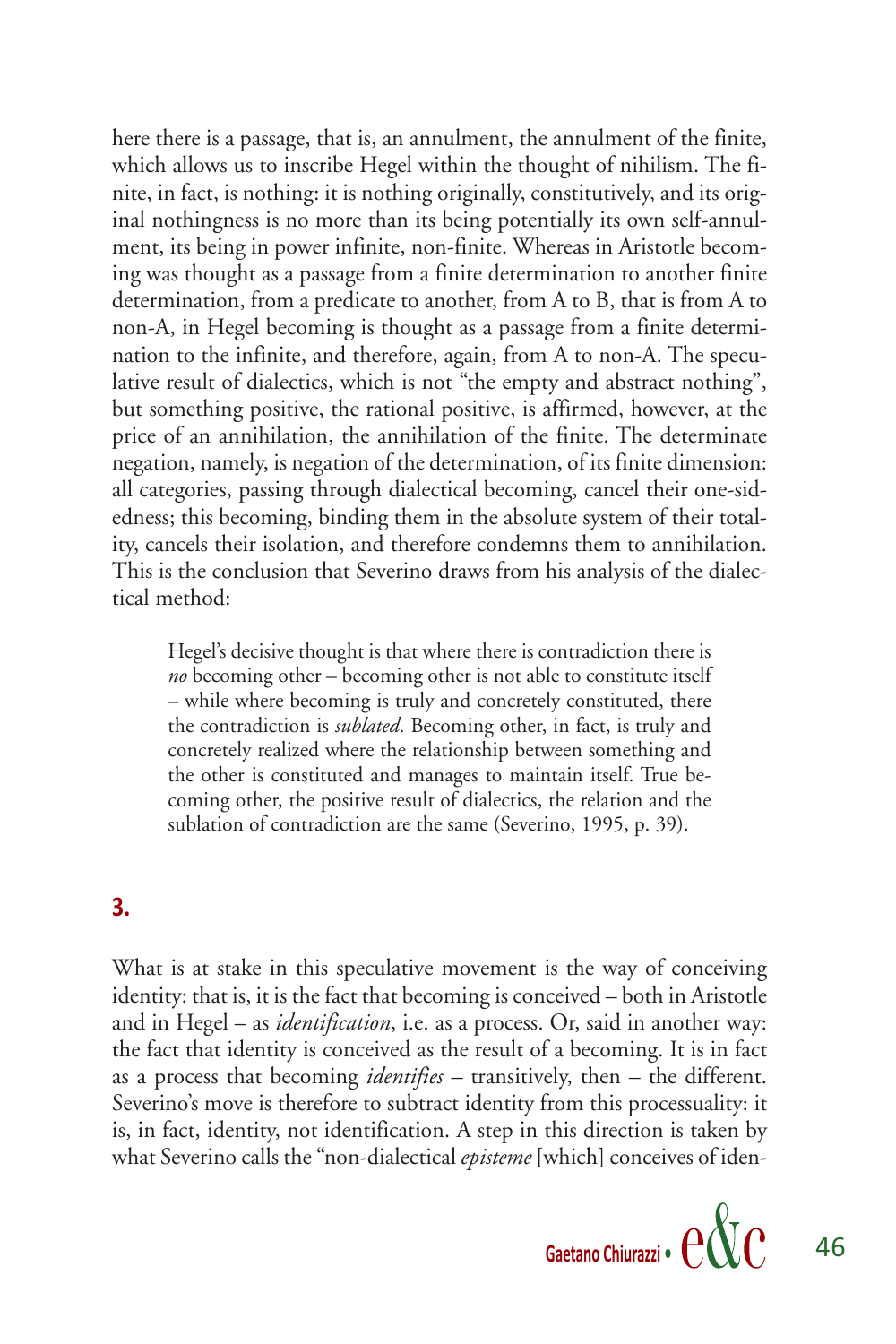tity as the original condition of becoming other, or even as independent of it" (Severino, 1995, p. 47). It is the Aristotelian solution, or the Cartesian one, in which the wood, or the wax – the substance – remains identical, even as its determinations change. But, as we have seen, even this solution is insufficient for Severino: above all because at bottom we are dealing here with *episteme*, that is, a subjective position, and where there is thought – as in every *episteme* – there is still becoming. For this *episteme*, substance, the permanent, is then, as it is for Kant, only a *requirement* of reason, a principle of the pure intellect (as the first analogy in the *Critique of Pure Reason* states), and not a true ontological determination. Removed from processuality identity lies on a terrain that is not, necessarily, the one of *episteme*, and ultimately, not the one from which we grasp the succession of finite determinations; it must be, rather, the one of eternity. Since the relation between the various determinations is finite, i.e. destined to annulment, be they between substance and accidents or between accidents, in order to avoid this annulment this relation must be thought as eternal. *Identity is the eternal being of the relation*, which Western thought, according to Severino, is unable to think, since it reduces it to an impossible contradiction (Severino, 1995, p. 109), to a logical, and therefore ideal principle. Identity is instead a real, and therefore eternal relationship. Every isolation of entities is the cause of contradiction: consequently, identity constitutes every entity originally, that is ontologically, in its relationship with all the others, in their totality. Not only are the entities thus rescued from isolation, but so too are their determinations, i.e. their predicates: the identity of the sky implies that it cannot be different from what it is, and therefore that each of its predicates – for example, *light –* is an essential, and therefore necessary and eternal, part of its appearance.

The appearance of being is the appearance of the identity of being. In other words, only if A, of which B (and A) is affirmed, is not an A closed in its own isolation, but is and appears as A in relation to B – that is, is and appears as A-that-is-B and B is in turn in relation to  $A$  – that is, is and appears as B-of-A -, so that, by affirming that A is B, the *identity* of the relation with itself is affirmed; only thus the affirmation, that is, the appearing that something is something, is not affirming that something is other than what it is. (Severino, 1995, p. 121).

This is what Severino calls a *non-alienated concept of identity*, that is, a concept of identity that is not identification of different, that does not in-

47 **volume 3 • issue 5 • Sept. 2021**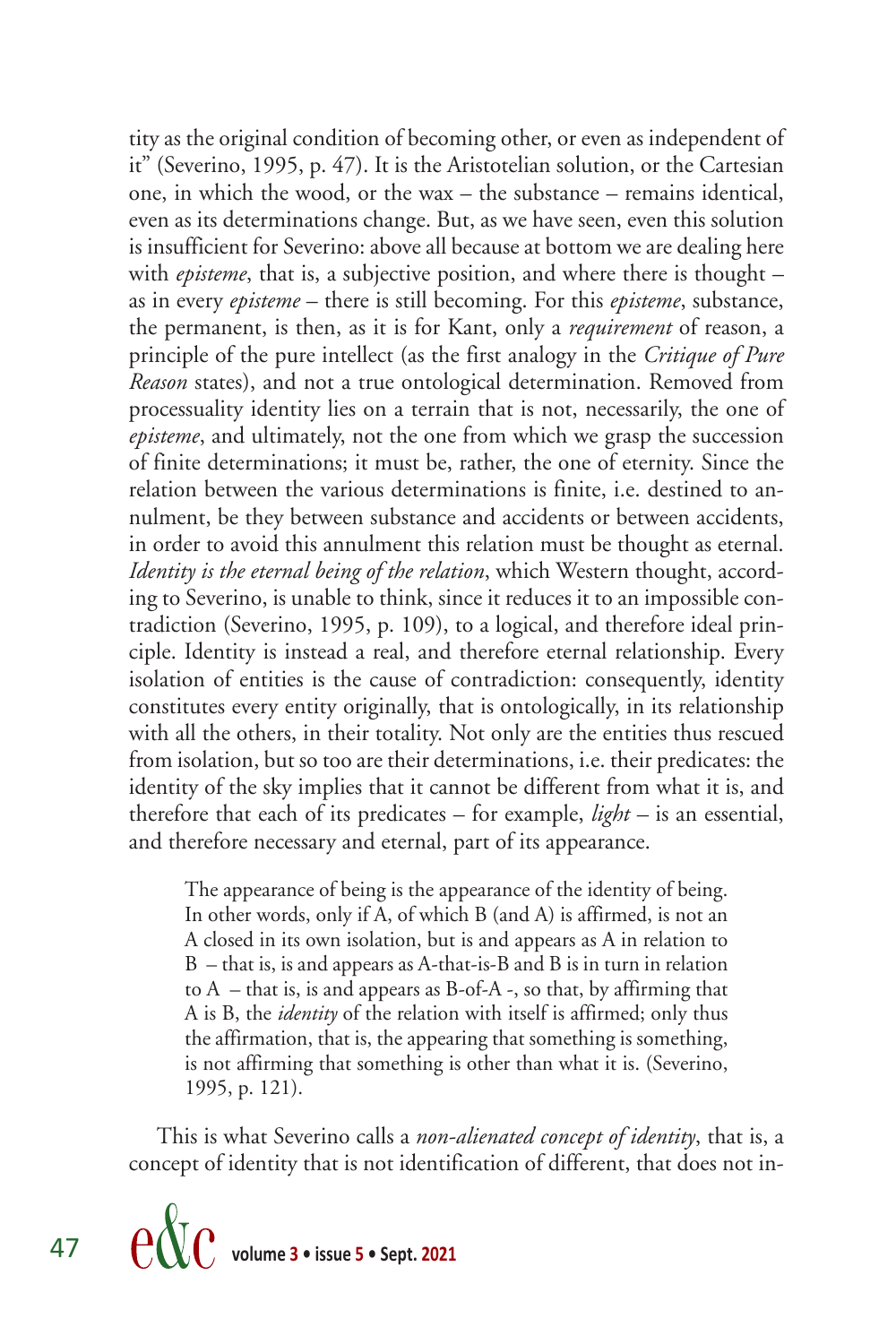volve otherness, and therefore is not the impossible contradiction, thus necessarily non-existent. Because the condition of existence, it is now clear, can only be identity. And since becoming is instead the identification of the different, what is identical can only be subtracted from becoming and is therefore eternal. There is no process, therefore, no identification: identity is the ontological character of what appears, of what insofar as it appears is identical and eternal.

#### **4.**

The ontological scope of Severino's thought depends entirely, therefore, on his conception of identity: it is a real relationship, and indeed is being itself in its appearance, therefore inseparable – not isolable – from its appearance. In this appearance, identity, which is not therefore identification, appears. On the contrary, Western thought always thinks of identity not as an original structure, but as a result, and, as a result, not as an ontological structure, but as a *noema*, as a knowledge. This is the peculiar trait of transcendentalism, and of all Western thought since at least Socrates, the philosopher of "know yourself." At this point, therefore, it is time to examine the other side of this gigantomachy around being, which is the side, precisely, of the other, of diversity.

In *The Principle of Identity* Heidegger asks what the αὐτό of Parmenides' Fragment 3 means: τò γὰρ αὐτὸ νοεῖν ἐστίν τε καί εἷναι. Parmenides in fact left the meaning of this αὐτό in obscurity. The formula usually employed to represent the principle of identity,  $A = A$ , which this αὐτό would mean, says the equality of A and A, that is, that identical, in Latin *idem*, which we also express by means of a tautology, e.g. "the plant is a plant" (Heidegger, 1969:, p. 23). This abstract, and merely tautological, conception of identity would be, however, according to Heidegger, overcome by German idealism, which would have highlighted how in every identity, understood not as *Gleichheit* (*idem*) but as *Selbigkeit* (*ipsum*), is implicit a mediation, a "with", that is, a synthesis.

Western thought required more than two thousand years. For it is only the philosophy of speculative Idealism, prepared by Leibniz and Kant, that through Fichte, Schelling, and Hegel established an abode for the essence, in itself synthetic, of identity. This abode cannot be demonstrated here. Just one thing we must keep in

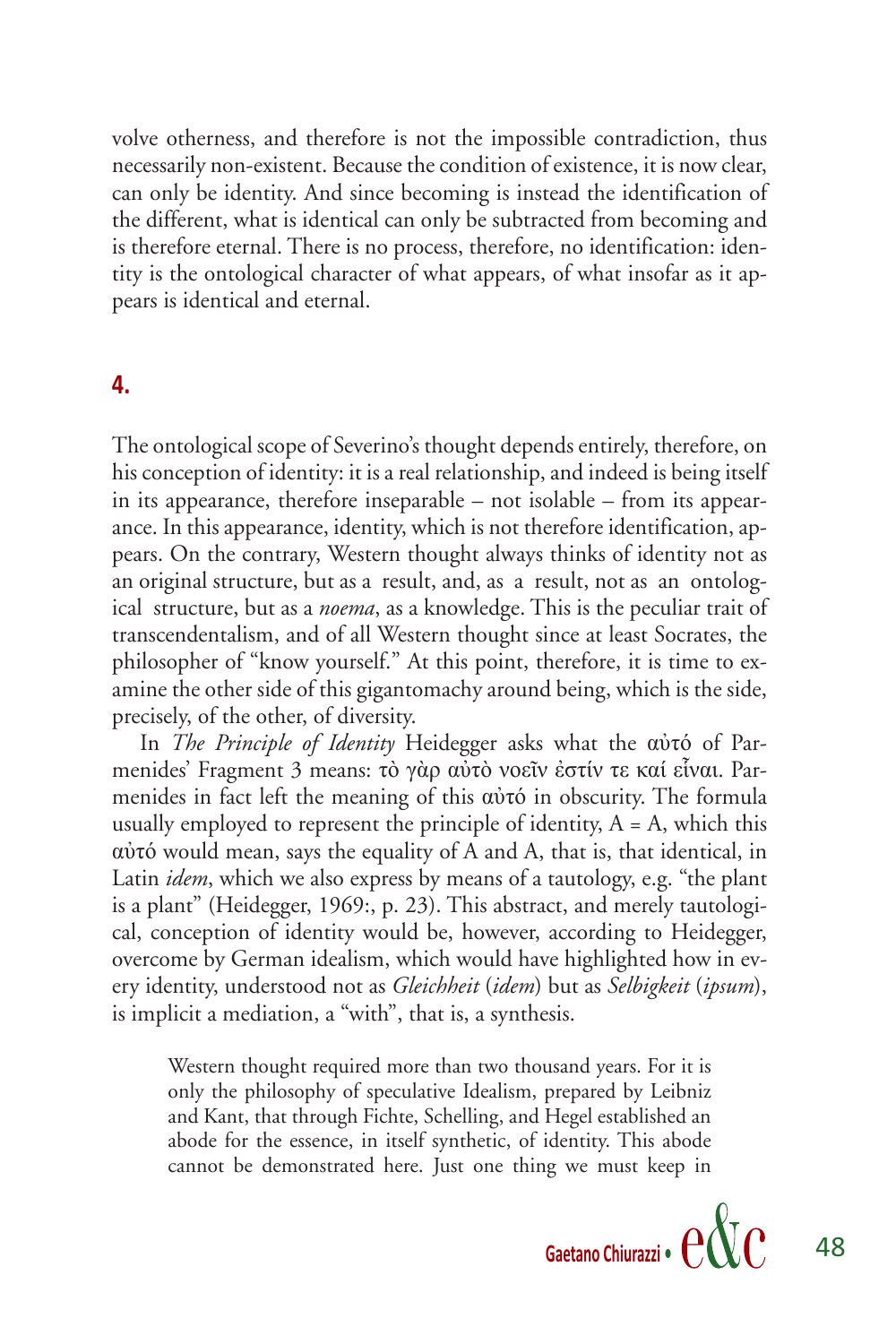mind: since the era of speculative Idealism, it is no longer possible for thinking to represent the unity of identity as mere absence of difference (*Einerlei*), and to disregard the mediation that prevails in unity. Wherever this is done, identity is represented only in an abstract manner (Heidegger, 1969, p. 25, modified).

It is on the basis of this understanding proper to German classical idealism that Heidegger then interprets the saying of Parmenides. The αὐτό of Parmenides' saying in fact claims, according to Heidegger, the co-belonging of being and thought, or that particular form of synthesis through which idealism defines, not the abstract identity, but the identity of consciousness, of what we designate with the term *Selbst*, the Self, the I. The "identity" to which speculative thought refers, which would more correctly be called sameness, is that of the I. The identical and the same, the *idem*  and the *ipsum*, in short, *are not the same*. So writes Heidegger, commenting on Hegel: "But the same [*das Selbe*] is not the merely identical [*das Gleiche*]. In the merely identical, the difference disappears. In the same difference appears" (Heidegger, 1969, p. 45). So if it is true, as Severino writes, that Hegel would represent the most radical effort in Western thought "to think the 'identical – the *tautόn*" (Severino, 1995, p. 47), this ταὐτόν should not be understood as *idem*, as *identity*, but as *ipsum*, sameness. Severino, however, captures this point well, observing that Hegel "identifies becoming other with the production of the 'other of another', that is, with the production of the 'same', of being for itself" (Severino, 1995, p. 47). If the identity is the *in itself*, the same is the *for itself*, whose structure is that of infinity, or life.

To speak here of life means that the same – which is the speculative – is not abstract identity, the " $A = A$ ," but concrete identity. As concreteness, the speculative is the production of truth as the unity of the process with its result, namely, unity of being and knowing. This final ταὐτόν is *more than what it was*: it is not the mere development, immanent and mechanical, of a monadic essence, but signifies an increasing, and in this sense it is something concrete. *Concretum* derives in fact from *cum-crescere*, a growthwith, a development that is at the same time an increase, an immanent synthesis. It is not difficult to see in this logical structure a form of "autopoiesis", and in fact here it is a matter, as Severino writes, of a "self-production" of identity and truth. The Self is not mere being: it is no longer pure being, as we find in fact at the beginning of the *Science of Logic*, but it is a *known* being. It is substance that has become subject. The concrete is

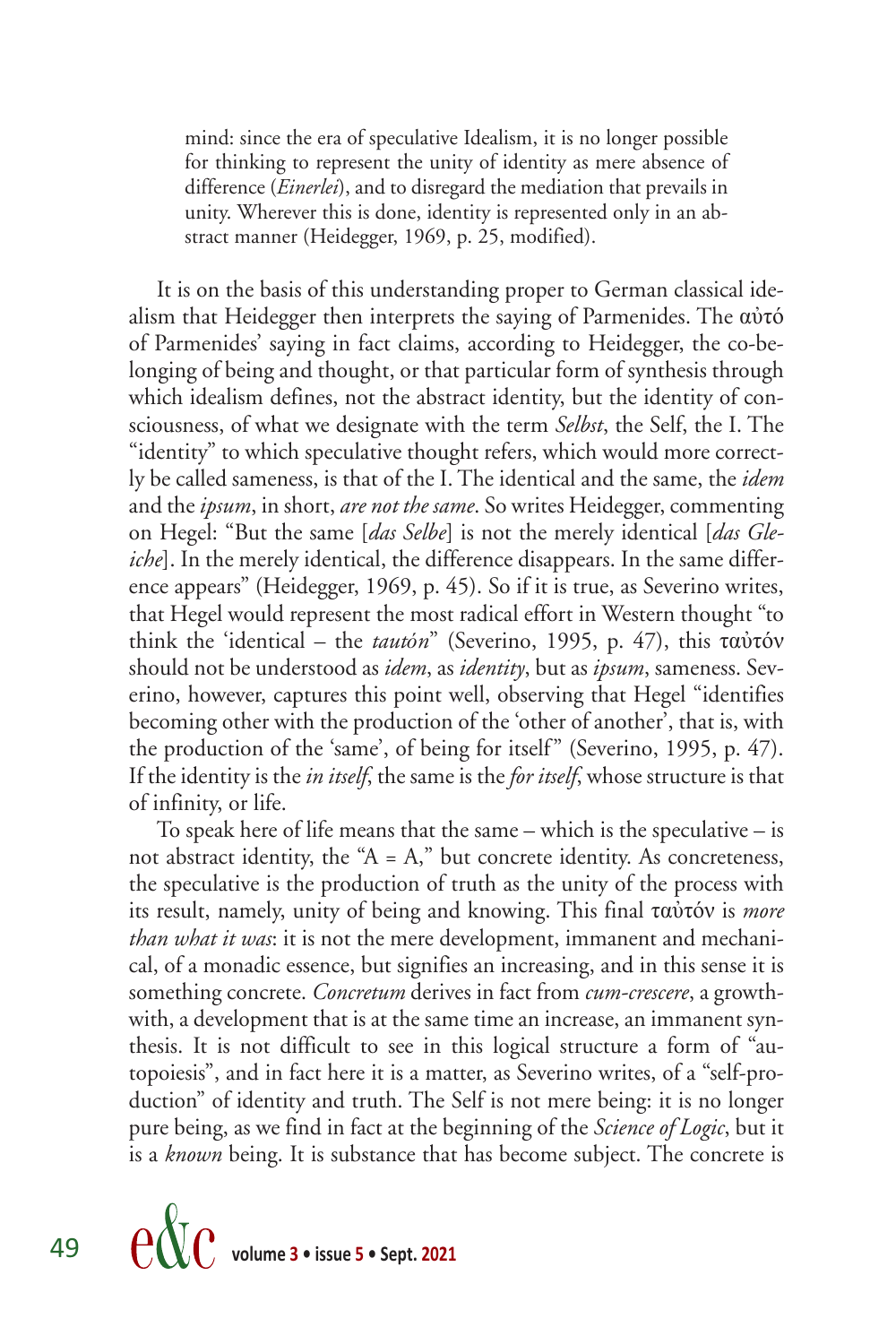the result of a reflexive act – of an autopoiesis, we said – and that is, of a knowing. There is no doubt that this introduces an epistemic moment within ontology, but this is, after all, the characterizing feature of the transcendental logic, from which Hegel is inspired, continuing and radicalizing Kant, to the point of making knowledge, not a moment extrinsic to being, but the very heart of being, its beating heart, we could say, if it is true that it constitutes the intimate movement of reality. With this, Hegel merely takes up Plato's remark when, in the *Sophist*, he seems to rethink critically his own doctrine of ideas, that is when, in the γιγαντομαχία περί τῆς οὐσίας, he addresses himself to the "friends of forms."

are we going to be convinced that it's true that change, life, soul, and intelligence are not present in that which wholly  $(παντελωσς)$ is, and that it neither lives nor thinks, but stays changeless, solemn, and holy, without any understanding? (Plato 1997: *Soph.* 248e-249a)

Absolute, fully achieved, being cannot be conceived as something immobile. Plato does not justify this statement, which seems to be more a *desideratum* than a philosophical thesis, but the whole argumentation makes clear his reason: it is to avoid the separation – that is the isolation – between the ideal world and the sensible world, a world of motionless forms and a world of moving entities, that is to avoid dualism, but without falling into monism and its aporias.

If this is the idealistic solution to the Parmenidean problem, to attribute such an understanding of the αὐτό as *Selbst*, sameness or co-belonging, to Parmenides, as Heidegger does, seems rather anachronistic and questionable. In the αὐτό of Parmenides' saying, being and thought co-belong in an original way, but it is not taken for granted that they are so according to that particular unifying structure, which is proper rather to the Kantian a priori synthesis: a synthesis which holds together what is at the same time differentiated, being and thought. If, as Heidegger writes, "Thinking has needed more than two thousand years really to understand such a simple relation as that of the mediation within identity" (Heidegger, 1969, p. 41), it is therefore doubtful that this is what Parmenides – however implicitly – meant. And the doubt is confirmed by the fact that those who have discussed his theses, *primarily* Plato and Aristotle, when they refer to what Parmenides meant, do make explicit their content in terms of *idem* identity, and not *ipsum*.

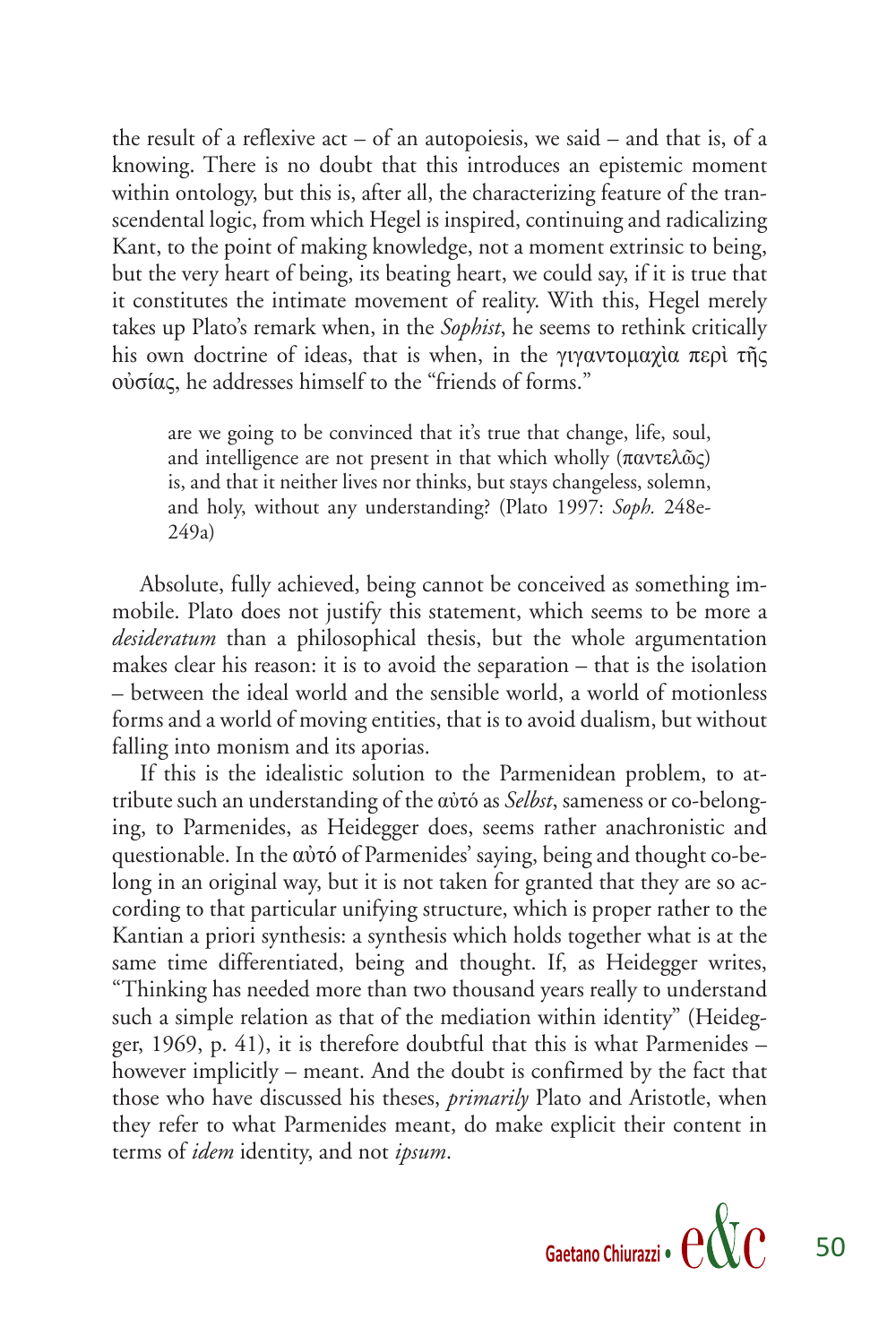At the beginning of *Tautótēs* Severino quotes a passage from Plato's *Theaetetus:* Not even in a dream and not even in madness, says Plato, can one think that "one is the other" (τὸ ἕτερον ἐστιν*,* Plato 1997: *Theaet.*  190c), for example, that "the beautiful is ugly", "the ox is the horse", "the wood is the ashes" (Heidegger, 1969, p. 14). The *fundamentum inconcussum* of ontology, the non-contradiction, cannot be violated even in a dream. All that leads to believe that the fact that different can be identified – and this is the concept of becoming, or of the a priori synthesis, or of the Self as the unity of the manifold of experience – is therefore less than a dream, is nothing, is the very principle of nihilism. Only identity, as the true ontological *prius*, makes it possible to avoid this nihilistic destruction.

However, I would like to attempt a different reading of this problem, starting from the following question: what if the contradiction were avoided, not in virtue of a tautological, symmetrical relation, but in virtue of a heterological, i.e. asymmetrical, relation? My reading takes its cue from the sentence of Plato quoted above, and in particular from what Plato says in the lines immediately preceding those quoted by Severino, where what cannot be believed even in a dream is expressed in an even more general way:

Now try to think if you have ever said to yourself "Surely the beautiful is ugly," or "The unjust is certainly just."  $Or - to$  put it in the most general terms – have you ever tried to persuade yourself that "Surely one thing is another?" Wouldn't the very opposite of this be the truth? Wouldn't the truth be that not even in your sleep have you ever gone so far as to say to yourself "No doubt the odd is even," or anything of that kind? (Plato 1997: *Theaet.* 190b).

It is impossible for the even to be odd, or, said otherwise, for the two to be one. Such a conclusion, however, is according to Plato exactly that to which all the philosophies which preceded him lead, and which, according to Plato, are proper to those who spoke "with numerical precision (*diakribologouménous*, *Soph.* 245d)," namely, by identifying being with one or many principles. Of them Plato says, with the Visitor's words: "Parmenides' way of talking to us has been rather easygoing, it seems to me" (Plato 1997: *Soph.* 242c). In all these philosophies the same aporia is produced: if in fact the being is one, then we must admit that in fact there are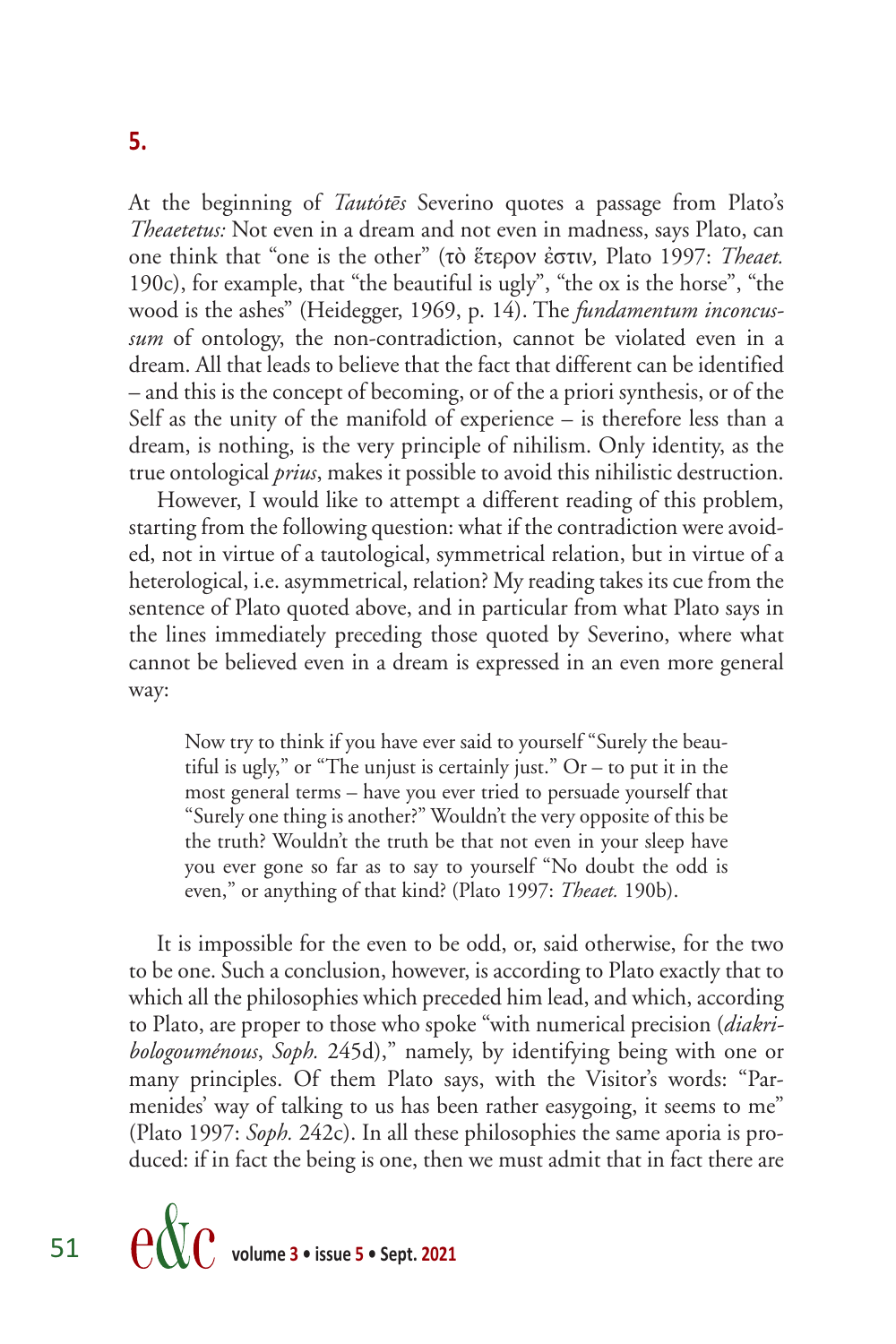two principles, the being and the one, where there should be only one reality, a paradox that recalls the first deduction of the *Parmenides* (*Parm*. 142b ff.): the one that is, absolutely identical and without differences or determinations, is split internally in the one and in the being; to name it as being and as one introduces necessarily a duality. The consequence is then that the one is equal to the two. For thus Plato writes: "Surely it's absurd for someone to agree that there are two names when he maintains that there's only one thing..." (Plato 1997: *Soph.* 244c). The same conclusion is reached if one thinks that the principles are more than one (e.g. cold and heat), because, since both *are being*, they would return to be one, so once again two would be one. "But—we'll say—if you did that, friends, you'd also be saying very clearly that the two are one" (Plato 1997: *Soph.* 244a). Even more, if one thinks that being is a whole composed of parts, that is, fractioned, each part would be in turn a whole, so that the one would be at the same time one and identical with the multiplicity of its parts. "You're right. If it has the characteristic of somehow being one, it won't appear to be the same as the one. Moreover, everything will then be more than one" (Plato 1997: *Soph.* 245b), which, equivalently to the previous conclusions, is to say that the one is two.

The problem with these paradoxes is, in my opinion, that they are all based on a *numerical* solution to the problem of being, providing one or more principles: that is, making the principle something numerable, or discrete, "isolated", in Severino's terms. In all these cases, *one ends up being equal to two* or, equivalently, two is one. I would like to take this conclusion as a trace for a different solution to the ontological problem, which avoids the paradoxes of monist and pluralist theories: a solution that I would say is not *numerical* in the Greek sense of the term "number", that is, not *arithmetical*.

This untenable conclusion, which cannot be believed even in a dream, namely that one is equal to two, or that even numbers are equal to odd numbers, is exactly the conclusion reached in the case of one of the most shocking discoveries of ancient mathematics, the discovery of incommensurable magnitudes. In the demonstration *ad absurdum* of the incommensurability of the diagonal to the side of the square, in fact, we come to the conclusion that, if they were commensurable, one would be equal to two, and the even numbers would be equal to the odd numbers. This means that to prevent this from happening – to avoid this absolute contradiction – we must say that the diagonal is incommensurable with the side, and therefore that *there is the incommensurable*. Namely: that there is some-



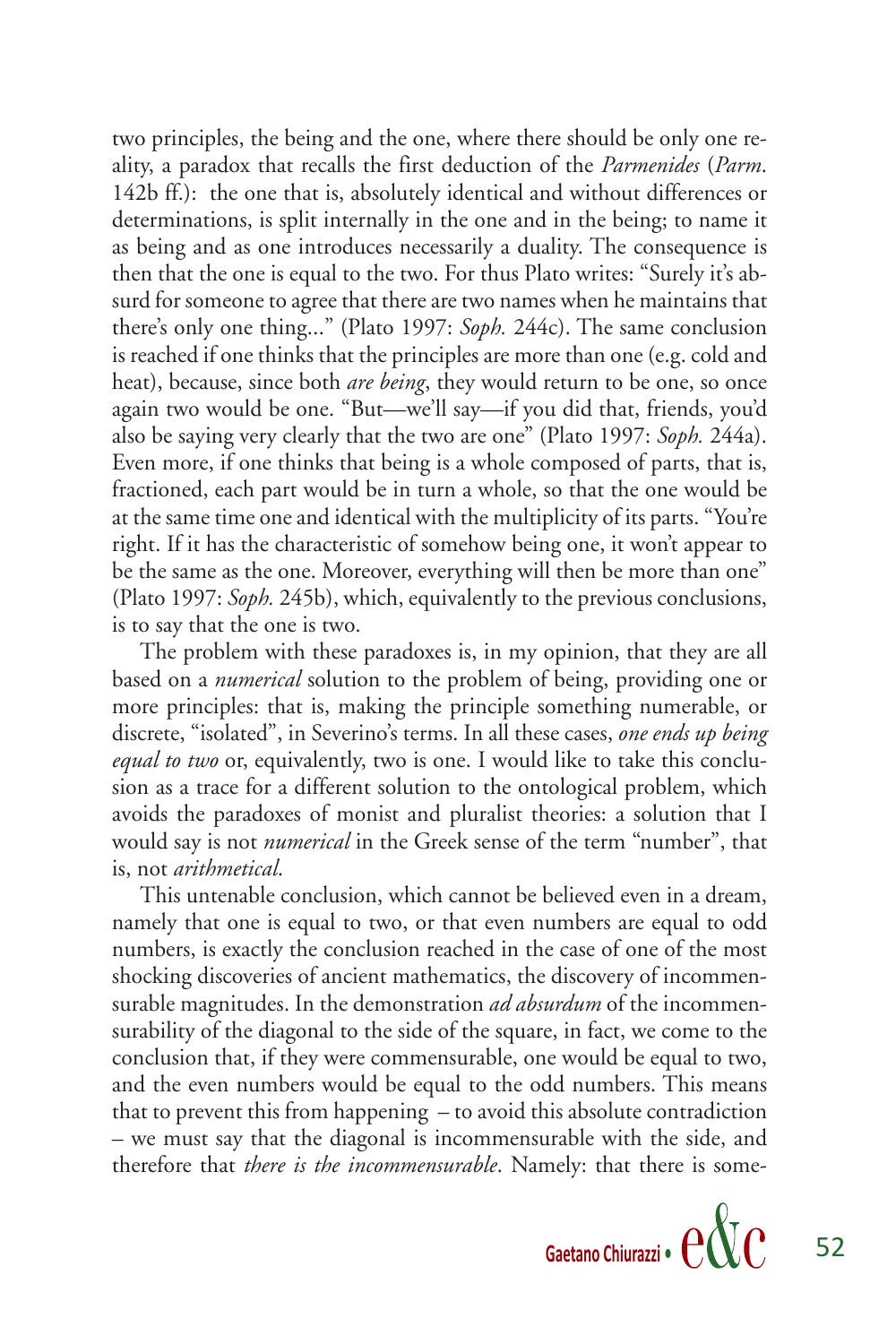thing, an ἕτερον, which is completely different from one and two. This ἕτερον introduces, in the discrete and absolutely positive arithmetic of early Pythagoreanism, a new dimension. Theaetetus, the theorist of these magnitudes in the ancient world, called them, as we know from the famous mathematical lecture contained in the dialogue dedicated to him, probably not by chance, δυνάμεις. The δύναμις represents not only a "new number", the true ἕτερον of ancient mathematics, but also a new ontological dimension: that of being able to be other, which is already, in itself, a form of non-being. Even the non-being, Aristotle says in fact, is said in many ways, and among them, there is the power, the δύναμις. What I mean is that, far from introducing contradiction in the world of numbers, *the incommensurable avoids it,* because, if the diagonal were commensurable with the side, one would be equal to two. The so-called "irrational" (as unfortunately, for historical reasons, these magnitudes have been called) is not something contrary to reason, but what makes it consistent and saves it from contradiction. The incommensurable, in short, is not a problem, but the solution of a problem. The "transcendental" difference that it represents – in which the sense of the Heideggerian ontological difference is enclosed – is the condition of possibility of every ontic difference, and above all of the identity of the entity, which avoids the ontological collapse – a real *Big Crunch –* that results in the identification of the one with the two. In short, there is non-contradiction because there is the incommeasurable, the δύναμις, the ἕτερον, which is not the simple άλλο of the purely arithmetic, numerical multiplicity. This ἕτερον, which is neither one nor two, is not representable as something, as an entity. It answers the question that Plato poses in the course of his examination of monist and pluralist philosophies:

Listen, you people who say that all things are just some two things, hot and cold or some such pair. What are you saying about them both when you say that they both are and each one is? What shall we take this being to be? Is it a third thing alongside those two beings, so that according to you everything is no longer two but three? Surely in calling one or the other of the two of them being, you aren't saying that they both are, since then in either case they'd be one and not two (*Soph.* 243d-e).

The case of the diagonal shows, in conclusion, that in order to avoid contradiction, that is, the identification of the one with the two – which